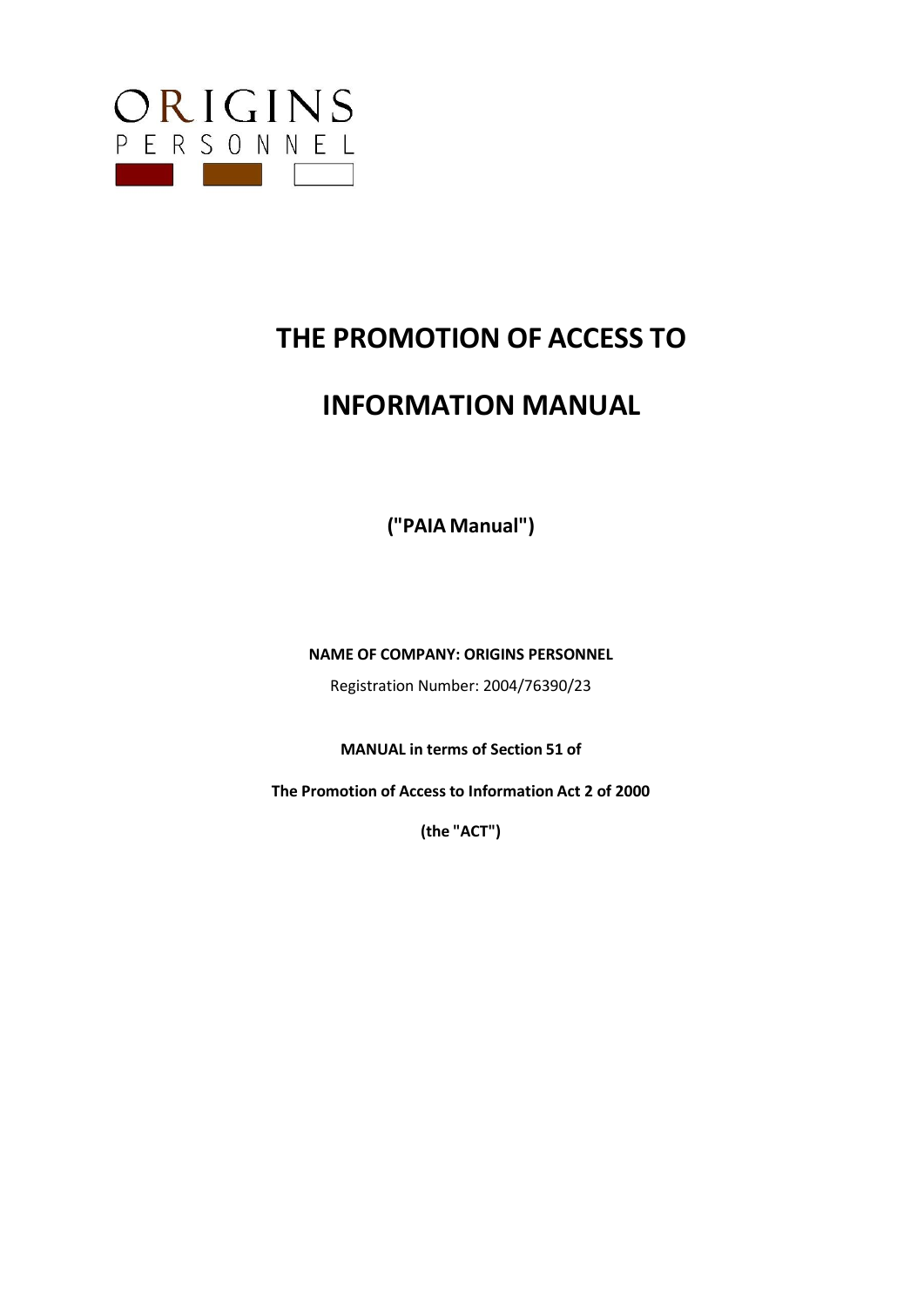# **INDEX**

- **1. Introduction**
- **2. Contact details and general information**
- **3. Guidelines in terms of section 10 on how to use the Act**
- **4. Records available in terms of other legislation**
- **5. Access to records**
	- **5.1. Automatic disclosures**
	- **5.2. Records that may be requested**
	- **5.3. Request procedures**
- **6. Availability of the manual**
- **7. Fees**
- **8. Deposit**
- **9. Grounds for refusal of access to records of a private body**
- **10. Right of appeal**
- **11. Prescribed forms**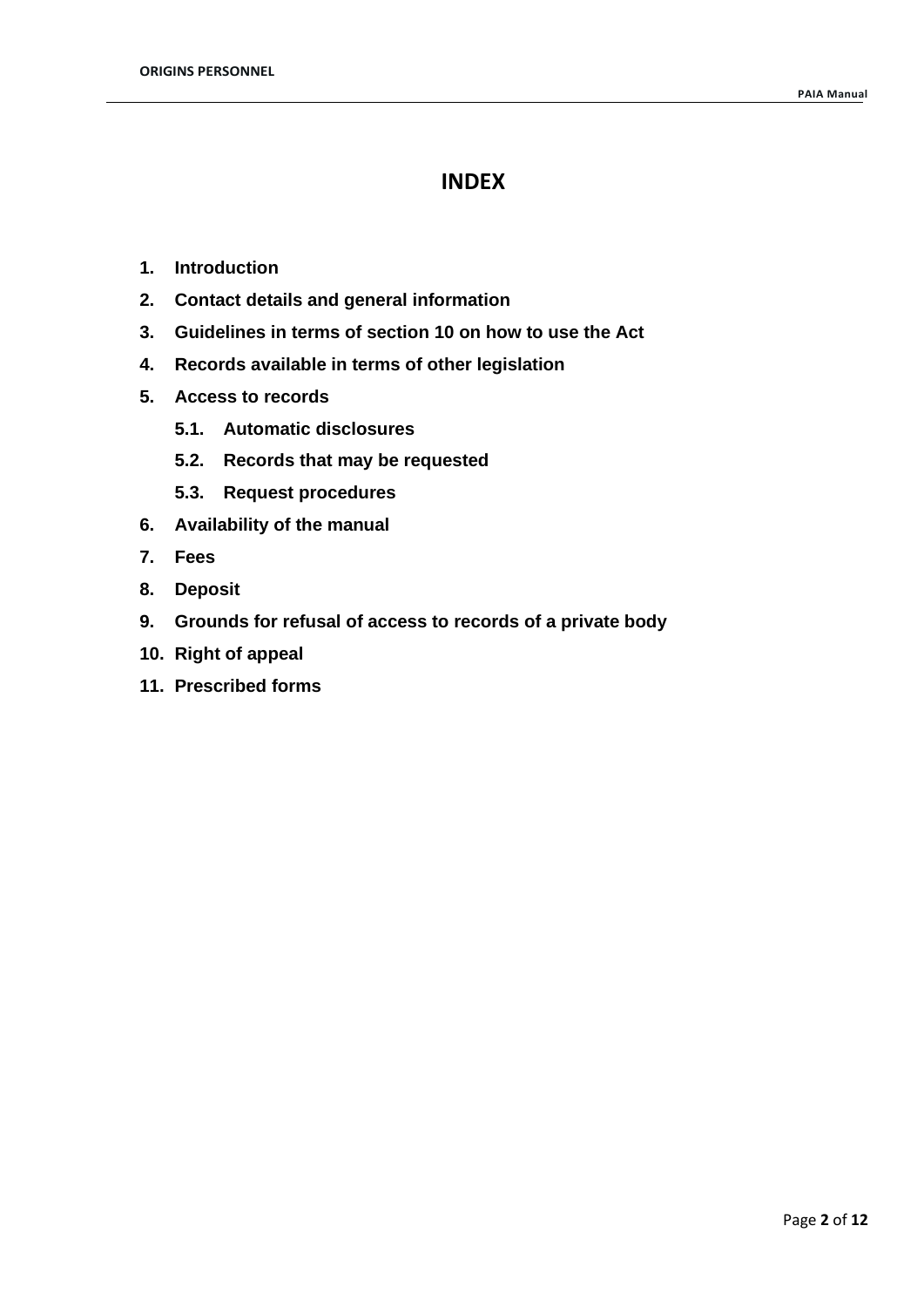# **1. Introduction, Name of Company and Type of Business**

Origins Personnel operates in the Staffing Industry and provides:

- Permanent Staffing Solutions
- Temporary/Contract Staffing Solutions
- Disability Staffing Solutions
- Bulk/Project Placements
- Talent Mapping
- Africa Placements

# **2. Company Contact Details**

Directors: Lerato Precious Boaventura

Information Officer: Monique Coetzee

Postal Address: PO Box 16460, Dowerglen, Edenvale, 1612

Street Address: 33 Linksfield Ave, Dunvegan, Edenvale, 1610

Telephone Number: 0114540191

Email: [recruit@myorigins.co.za](mailto:recruit@myorigins.co.za)

Website[: www.myorigins.co.za](http://www.myorigins.co.za/)

# **3. Guidelines in terms of section 10 on how to use the act**

A guide on how to use the Act to obtain information is available in various languages from the South African Human Rights Commission.

Please direct queries to them at:

| Postal Address:   | Private Bag 2700, Houghton, 2041 |
|-------------------|----------------------------------|
| Telephone Number: | +27-11-877 3600                  |
| Fax Number:       | +27-11-403 0625                  |
| Email:            | PAIA@sahrc.co.za                 |
| Website:          | www.sahrc.org.za                 |
|                   |                                  |

# **4. Availability of Records in terms of Other Legislation**

Records available in terms of other legislation, as amended, are as follows:

- Basic Conditions of Employment Act 75 of 1997;
- Broad-Based Black Economic Empowerment Act 53 of 2003;
- Close Corporations Act 25 of 2002;
- Companies Act 71 or 2008;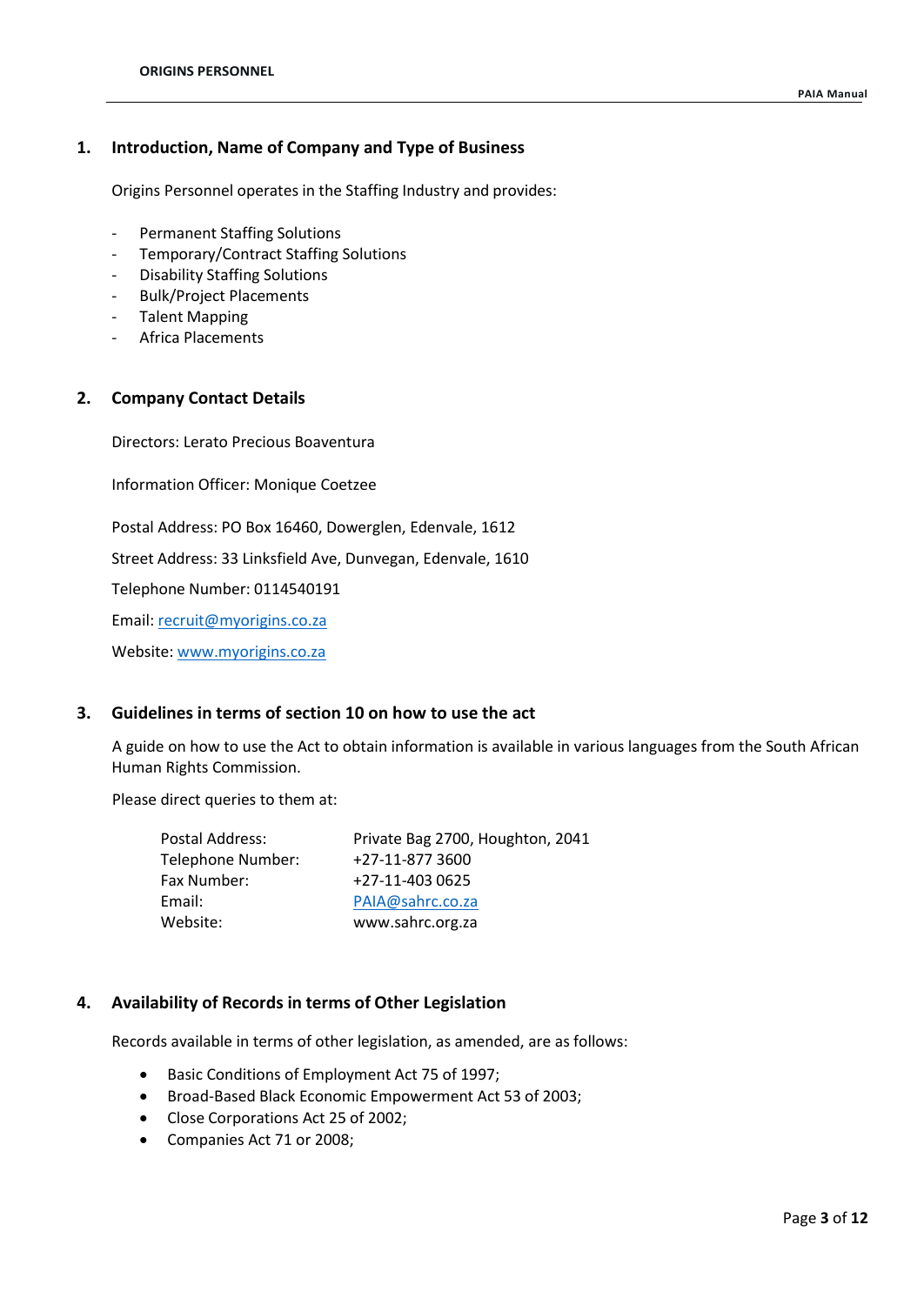- Compensation of Occupational Injuries and Diseases Act 130 of 1993;
- Employment Equity Act 55 of 1998;
- Employment Services Act 4 of 2014;
- Employment Tax Incentive Act 26 of 2013;
- Income Tax Act 58 of 1962;
- Labour Relations Act 66 of 1995;
- Occupational Health and Safety Act 85 of 1993;
- Promotion of Access to Information Act 2 of 2000;
- Skills Development Act 9 of 1999;
- Unemployment Insurance Act 63 of 2001;
- Value Added Tax Act 89 of 1991.

# **5. Access to Records**

#### **5.1. Automatic disclosures**

The following information is freely available:

• Origins Personnel Annual Report – see [www.myorigins.co.za](http://www.myorigins.co.za/)

#### **5.2. Records that may be requested**

The following records of Origins Personnel may be available upon request:

- Companies Act records;
- Financial records;
- Tax records;
- Asset records;
- Income and other tax records;
- Employment records;
- Employment policies;
- Information technology records;
- Procurement records;
- Other party records.

*Note that recording a category or subject matter in this manual does not imply that a request for access to such records would be honored. All requests for access will be evaluated on a case-by-case basis on their own merits, and Origins Personnel reserves the right to decline to grant access to records in accordance with the provisions of the Act.*

#### **5.3. Request procedures**

Any person wishing to gain access to information ("the requester") must use the prescribed form (see Annexure A hereto) to make the request for access to information. This request must be made in writing and addressed to the Information Officer at the contact details set out in 2 above.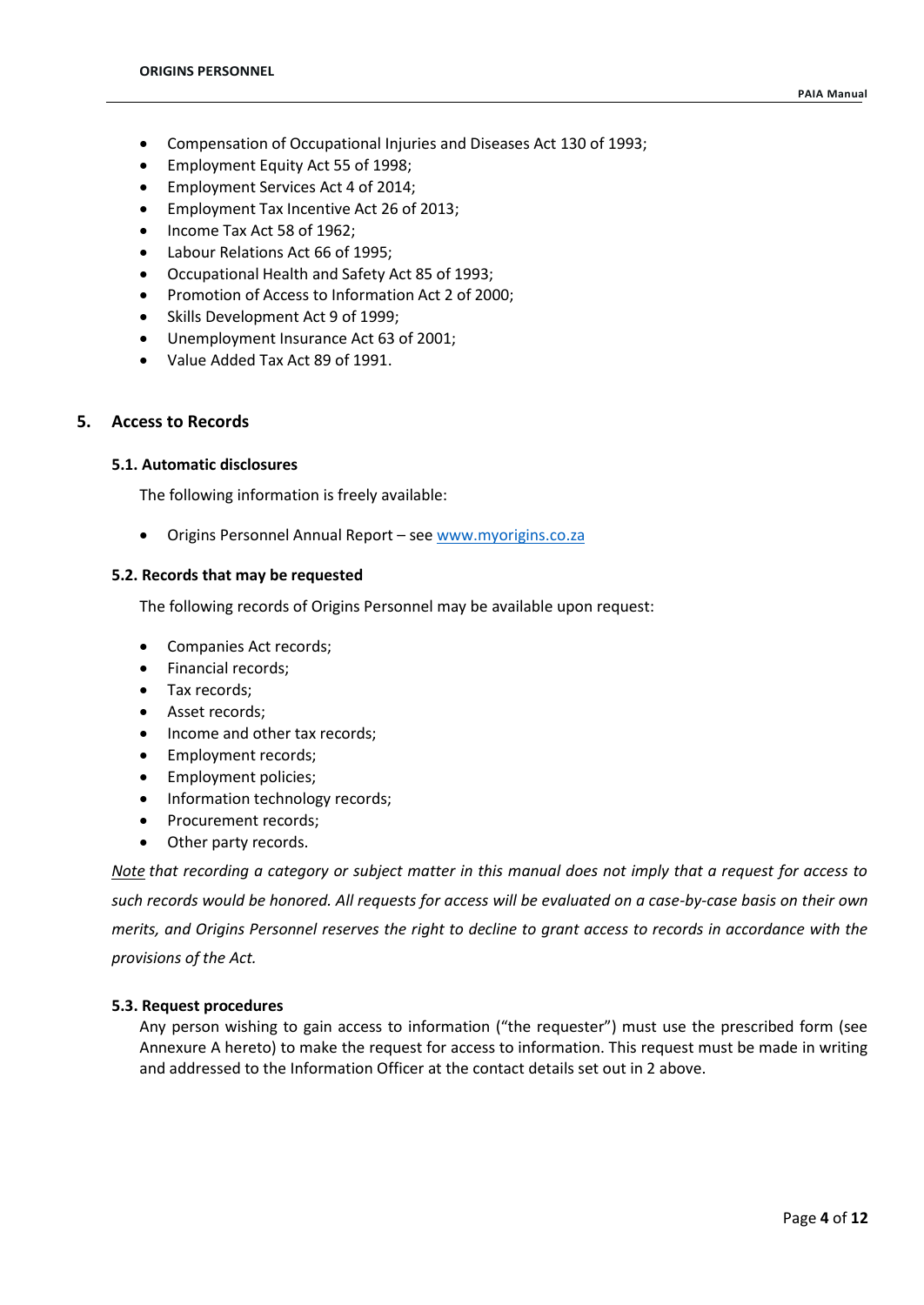The requester must provide sufficient detail on the request form to enable the Information Officer to identify:

- (a) The record(s) requested;
- (b) The requester (and if an agent is lodging the request, proof of capacity);
- (c) The form of access required;
- (d) (i) The postal address or fax number of the requester in the Republic; (ii) If the requester wishes to be informed of the decision in any manner (in addition to written) the manner and particulars thereof;
- (e) The right which the requester is seeking to exercise or protect with an explanation of the reason the record is required to exercise or protect the right.
- (f) The Information Officer will make a decision whether to grant the request or to decline the request and must notify the requestor in the required form.
- (g) If the request is granted, then an access fee must be paid for the search, reproduction and preparation, and for any time that has exceeded the prescribed hours to search and prepare the record for disclosure.

# **6. Availability of the Manual**

Origins Personnel's manual is available for inspection free of charge at the registered address as set out in the contact details at 2 above. Furthermore, a copy is available from the SAHRC (see contact details in 3 above) and on Origins Personnel's website as set out in 2 above.

# **7. FEES PAYABLE**

The Act provides for 2 kinds of fees –

- request fees non-refundable administration fees paid by all requesters (except personal requesters);
- access fee paid by all requesters only when access is granted. The fee is intended to reimburse Origins Personnel for the costs involved in searching for a record and preparing it for delivery to the requester.

Origins Personnel may withhold the record until the request fee and the deposit in terms of section 8 hereof (if applicable) have been paid.

A requester who seeks access to a record containing personal information about that requester ("personal requester") is not required to pay the request fee.

Every other requester, who is not a personal requester, must pay the required request fee (refer 7.3 below).

The fees payable are as follows:

- 7.1 The fee for a copy of the manual in terms of regulation 9(2)(c) is R1.10 for every photocopy of an A4 page or part thereof.
- 7.2 The fees for reproduction referred to in regulation 11(1) are as follows:

|       | 7.2.1 For every photocopy of an A4 page or part thereof                                                              | R 1.10 |
|-------|----------------------------------------------------------------------------------------------------------------------|--------|
| 7.2.2 | For every printed copy of an A4 page or part thereof held on a computer or in electronic<br>or machine-readable form | R 0.75 |
| 7.2.3 | For a copy in a computer readable form on stiffy disc                                                                | R 7.50 |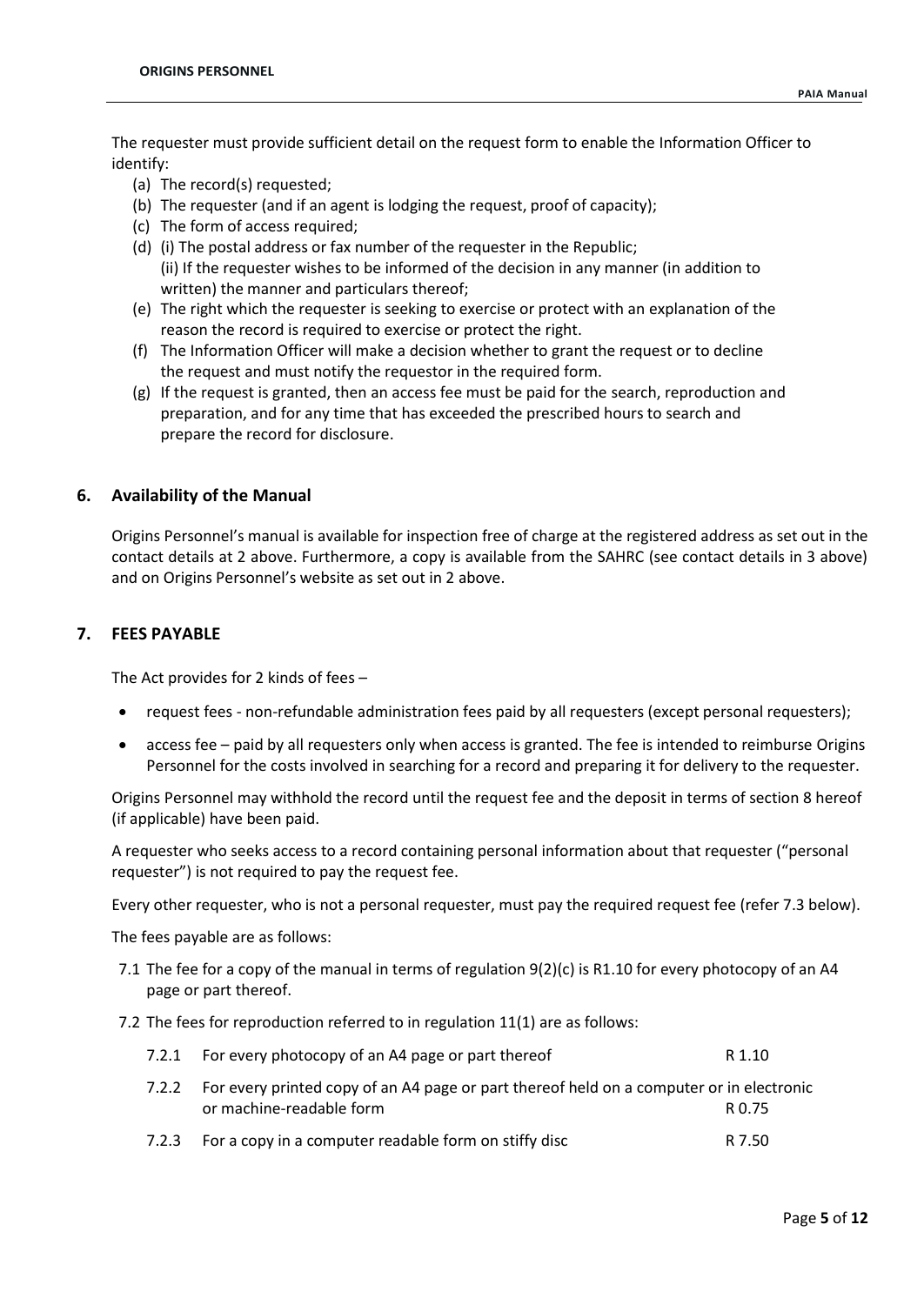| 7.2.4 | For a copy in a computer readable form on compact disc                 |                    |
|-------|------------------------------------------------------------------------|--------------------|
| 7.2.5 | For transcription of visual images, for an A4 page or part thereof     | R40.00             |
| 7.2.6 | For a copy of visual images                                            | R60.00             |
| 7.2.7 | For a transcription of an audio record, for an A4 page or part thereof | R <sub>20.00</sub> |
| 7.2.8 | For a copy of an audio record                                          | R30.00             |

- 7.2.9 To search for and prepare a record for disclosure, for each hour or part thereof reasonably required for such search and preparation R30.00
- 7.3. The request fee payable by a requester, other than a personal requester, is R50.00.
- 7.4. Actual postage is payable when a record must be posted to a requester.

# **8. Deposit**

In accordance with s54(2) of the Act, Origins Personnel may require a deposit in cases where searching for a record exceeds 6 hours. The deposit will represent one third of the access fees payable by the requester.

# **9. GROUNDS FOR REFUSAL OF ACCESS TO RECORDS OF A PRIVATE BODY** See Annexure B attached.

# **10. RIGHT OF APPEAL**

A requester that is dissatisfied with the Information Officer's refusal to grant access to any information  $may -$ 

- Within 30 days of being informed that the request was not granted lodge an internal appeal; or
- Within 30 days of notification of the decision apply to court for relief.

Likewise, a third party dissatisfied with the Information Officer's decision to grant a request may, within 30 days of notification of the decision, apply to court for relief.

# **11. PRESCRIBED FORMS** See Annexure A attached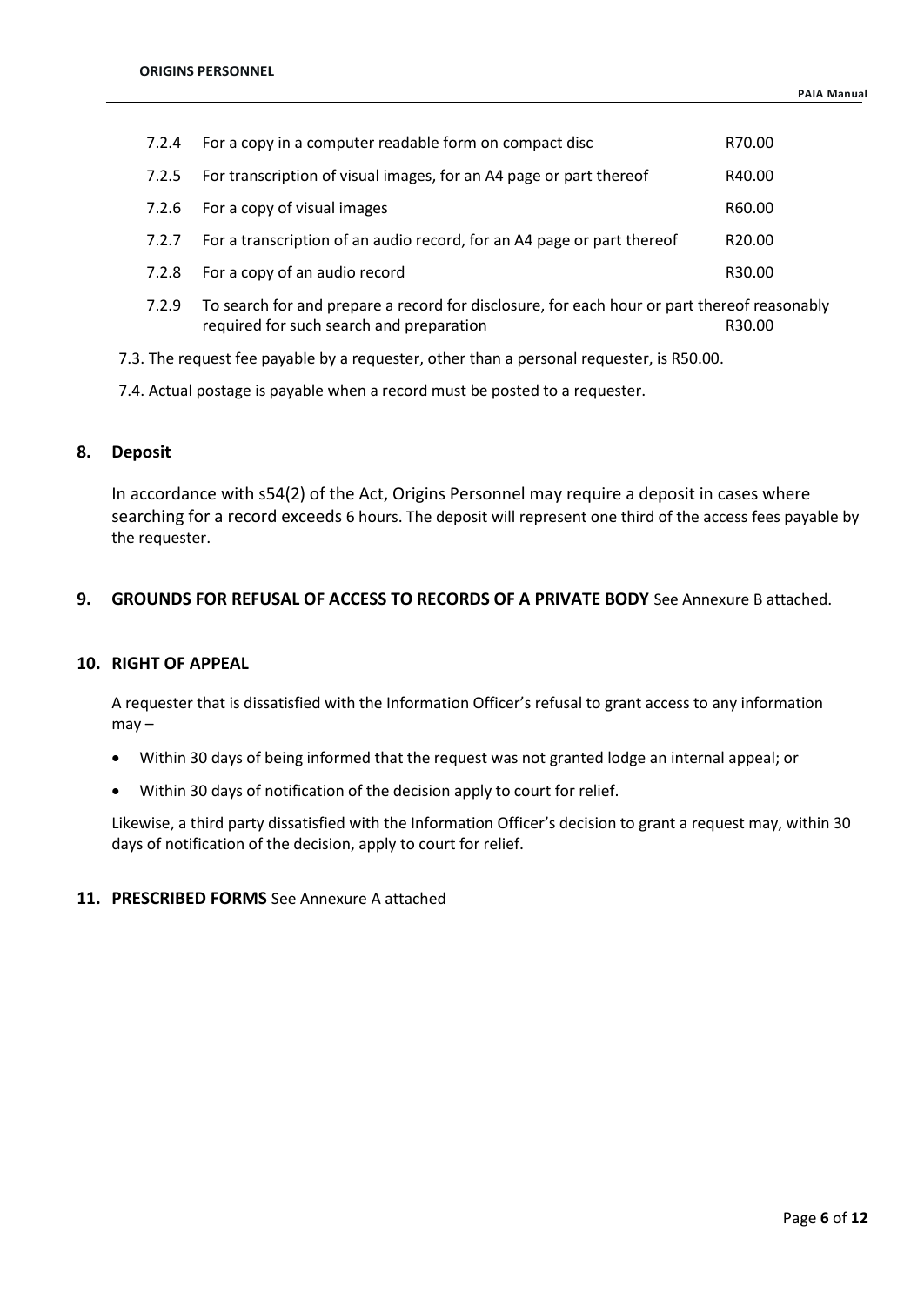# **ANNEXURE A FORM C: REQUEST FORM**

#### **ACCESS REQUEST FORM**

Requests can be submitted either via post, e-mail or fax and should be addressed to the Information Officer.

#### **REQUEST FOR ACCESS TO THE RECORD OF A PRIVATE BODY**

Section 53(1) of the Promotion of Access to Information Act, 2000 (Act No. 2 of 2000)

**[Regulation 10]**

#### **A. Particulars of private body**

The Head: \_\_\_\_\_\_

# **B. Particulars of person requesting accessto the record**

*a) The particulars of the person who requests access to the record must be given below.*

- *b) The address and/or fax number in the Republic to which the information is to be sent*
- *must be given. c) Proof of the capacity in which the request is made, if applicable, must be attached.*

| Fax |
|-----|
| Fax |
|     |
|     |

Capacity in which request is made, when made on behalf of another person:

# **C. Particulars of person on whose behalf request is made**

*This section must be completed ONLY if a request for information is made on behalf of another person.*

Full names and surname:

Identity number:

# **D. Particulars of record**

*a) Provide full particulars of the record to which access is requested, including the reference number if that is known to you, to enable the record to be located. b) If the provided space is inadequate, please continue on a separate folio and attach it to*

*this form. The requester must sign all the additional folios.*

**1. Description of record or relevant part of the record:** 

**2. Reference number, if available:**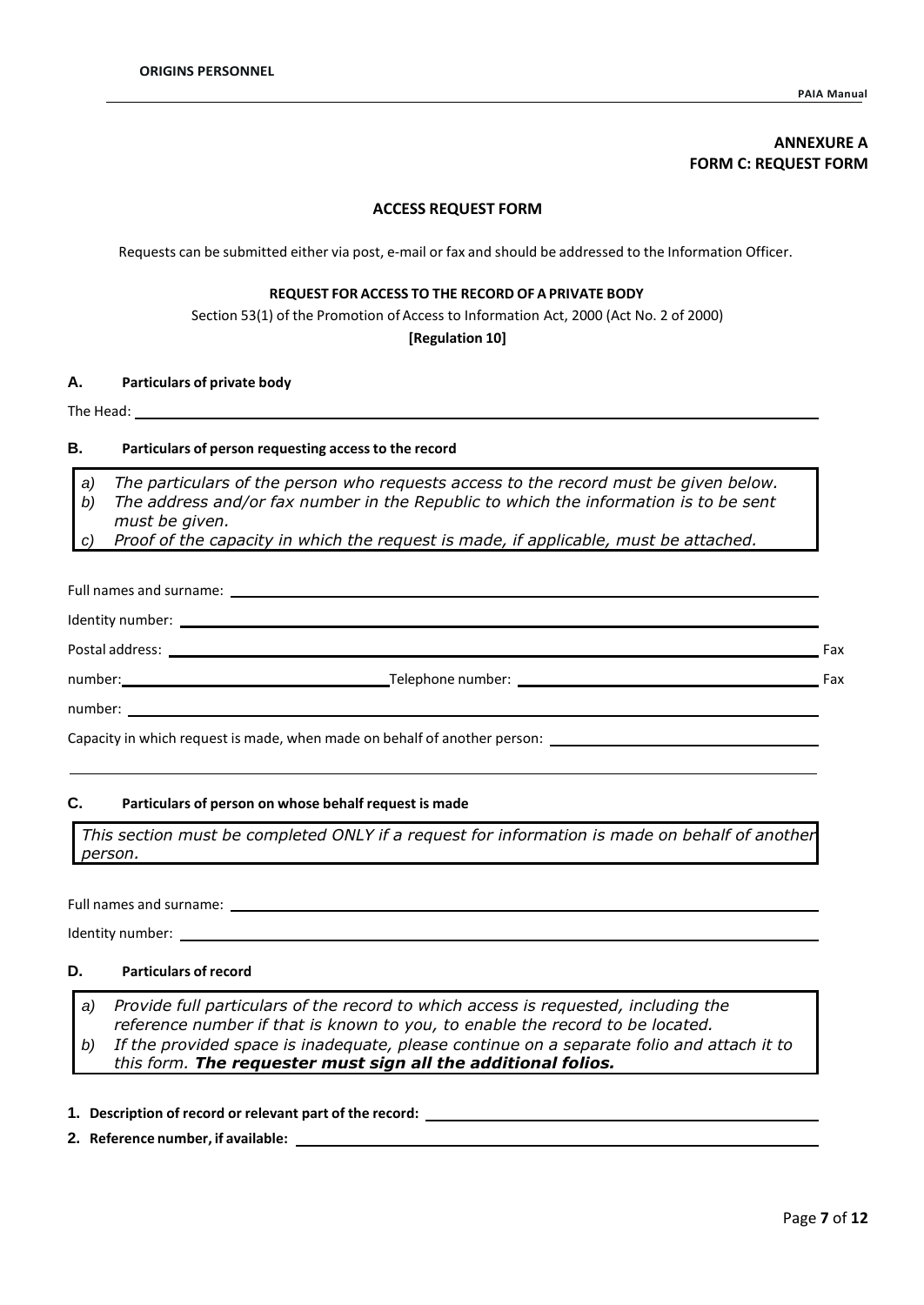#### **3. Any further particulars of record:**

# **E. Fees**

- *a) A request for access to a record, other than a record containing personal information about yourself, will be processed only after a request fee has been paid.*
- *b) You will be notified of the amount required to be paid as the request fee.*
- *c) The fee payable for access to a record depends on the form in which access is required and the reasonable time required to search for and prepare a record.*
- *d) If you qualify for exemption of the payment of any fee, please state the reason for exemption.*

Reason for exemption from payment of fees:

# **F. Form of access to record**

If you are prevented by a disability to read, view or listen to the record in the form of access *provided for in 1 to 4 hereunder, state your disability and indicate in which form the record is required.*

Disability:

Form in which record is required:

*Mark the appropriate box with an X.*

# *NOTES:*

- *(a) Compliance with your request in the specified form may depend on the form in which the record is available.*
- *(b) Access in the form requested may be refused in certain circumstances. In such a case you will be informed if access will be granted in another form.*
- (c) The fee payable for access for the record, if any, will be determined partly by the form in *which*

*access is requested.*

#### **1. If the record is in written or printed form:**



Copy of record<sup>\*</sup> The Inspection of record

#### **2. If record consists of visual images**

(This includes photographs, slides, video recordings, computer-generated images, sketches, etc)



View the images Copy of the images\* Transcription of the images\*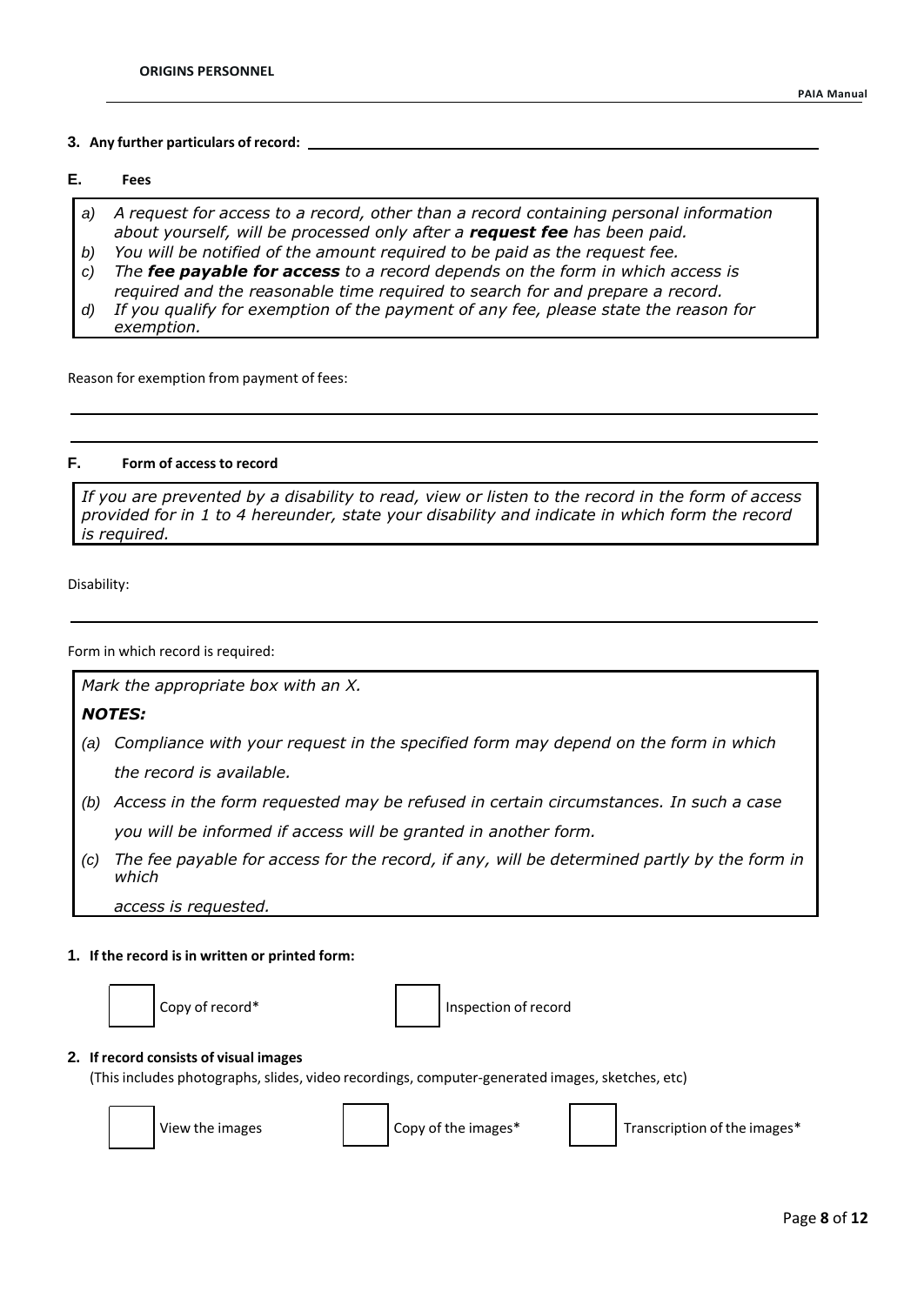# **3. If record consists of recorded words or information which can be reproduced in sound:**



Listen to the soundtrack (CD) Transcription of soundtrack\*

#### **4. If record is held on computer or in an electronic or machine-readable form:**



| * If you requested a copy or transcription of a record (above),<br>do you wish the copy or transcription to be posted to you? | <b>YES</b> | <b>NO</b> |
|-------------------------------------------------------------------------------------------------------------------------------|------------|-----------|
| (POSTAGE IS PAYABLE)                                                                                                          |            |           |

#### **G. Particulars of right to be exercised or protected**

If the provided space is inadequate, please continue on a separate folio and attach it to this form. The requester *must sign all the additional folios.*

- **1. Indicate which right is to be exercised or protected:**
- 2. Explain why the record requested is required for the exercise or protection of the aforementioned right:

#### **H. Notice of decision regarding request for access**

*You will be notified in writing whether your request has been approved / denied. If you wish to be informed in another manner, please specify the manner and provide the necessary particulars to enable compliance with your request.*

How would you prefer to be informed of the decision regarding your request for access to the record?

1 Complete all necessary spaces 1 The request fee

# **YOU MUST SEND WITH THIS APPLICATION**

- 
- 
- 
- 2 Sign the access request form Sign 2 Any additional folios completed
- 3 Sign additional folios completed 3 Copy of Identity Document

Signed at .......................................... this...................... day of ...........................20………...

............................................................

Signature of Requester/Person on behalf of whom request is made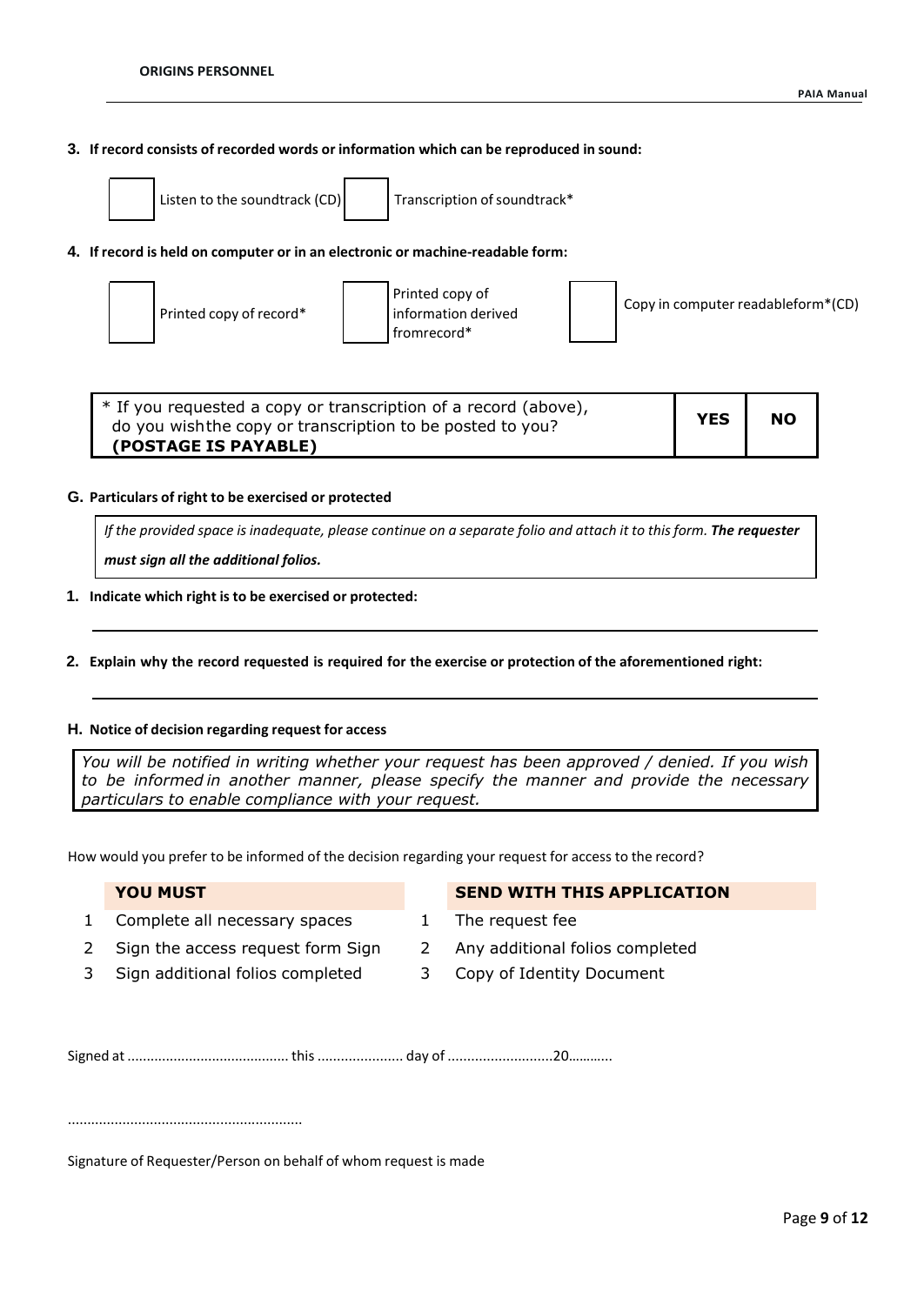# **ANNEXURE B GROUNDS FOR REFUSAL OF ACCESS TO RECORDS OF A PRIVATE BODY**

The information contained in this section is a summary of the grounds upon which a private body is entitled to raise, as grounds for the refusal of access to its records. The information is intended to provide a requester with clarity as to the reasons why a request may be refused by the private body.

# **A. Section 63: Mandatory protection of privacy of a third party who is a natural person**

The head of a private body must refuse a request for access to a record of that body if its disclosure would involve the unreasonable disclosure of personal information about a third party, including a deceased individual.

# *However, a record may not be refused if it consists of information:*

- a) About an individual who has consented in writing to the disclosure of the information;
- b) Already publicly available;
- c) Given to the private body by the individual to whom it relates, and that individual was informed by the private body before it is disclosed that the information belongs to a class of information that may already be publicly available;
- d) About an individual's physical or mental health, or well-being, who is under the care of the requester, and who is under the age of 18 years or incapable of understanding the nature of the request, and further if the disclosure would be in the individual's best interests;
- e) About an individual who is deceased and the requester is the individual's next of kin, or is making the request with the written consent of the individual's next of kin;
- f) About an individual who is or was an official of a private body, and the information relates to the position or functions of the individual.

#### **B. Section 64: Mandatory protection of commercial information of a third party**

- 1) The head of a private body must refuse a request for access to a record of that private body if it contains:
	- a) Trade secrets of a third party;
	- b) Financial, commercial, scientific or technical information of a third party, other than trade secrets, where the disclosure thereof would be likely to cause harm to the commercial or financial interests of that third party;
	- c) Information supplied to the third party in confidence, and if disclosed would place the third party at a disadvantage in contractual or other negotiations, or prejudice the third party in commercial competition.

#### *However, a record may not be refused if it consists of information:*

- a) About a third party who has already consented in writing, to its disclosure to the requester;
- b) About the results of any product or environmental testing or other investigation supplied by the private body or the results of any such testing or investigation carried out on by or on behalf of the private body and its disclosure would reveal a serious public safety or environmental risk.

#### **C. Section 65: Mandatory protection of certain confidential information of a third party**

The head of a private body must refuse a request for access to a record of that body, if its disclosure would constitute an action for breach of a duty of confidence owed to a third party in terms of an agreement.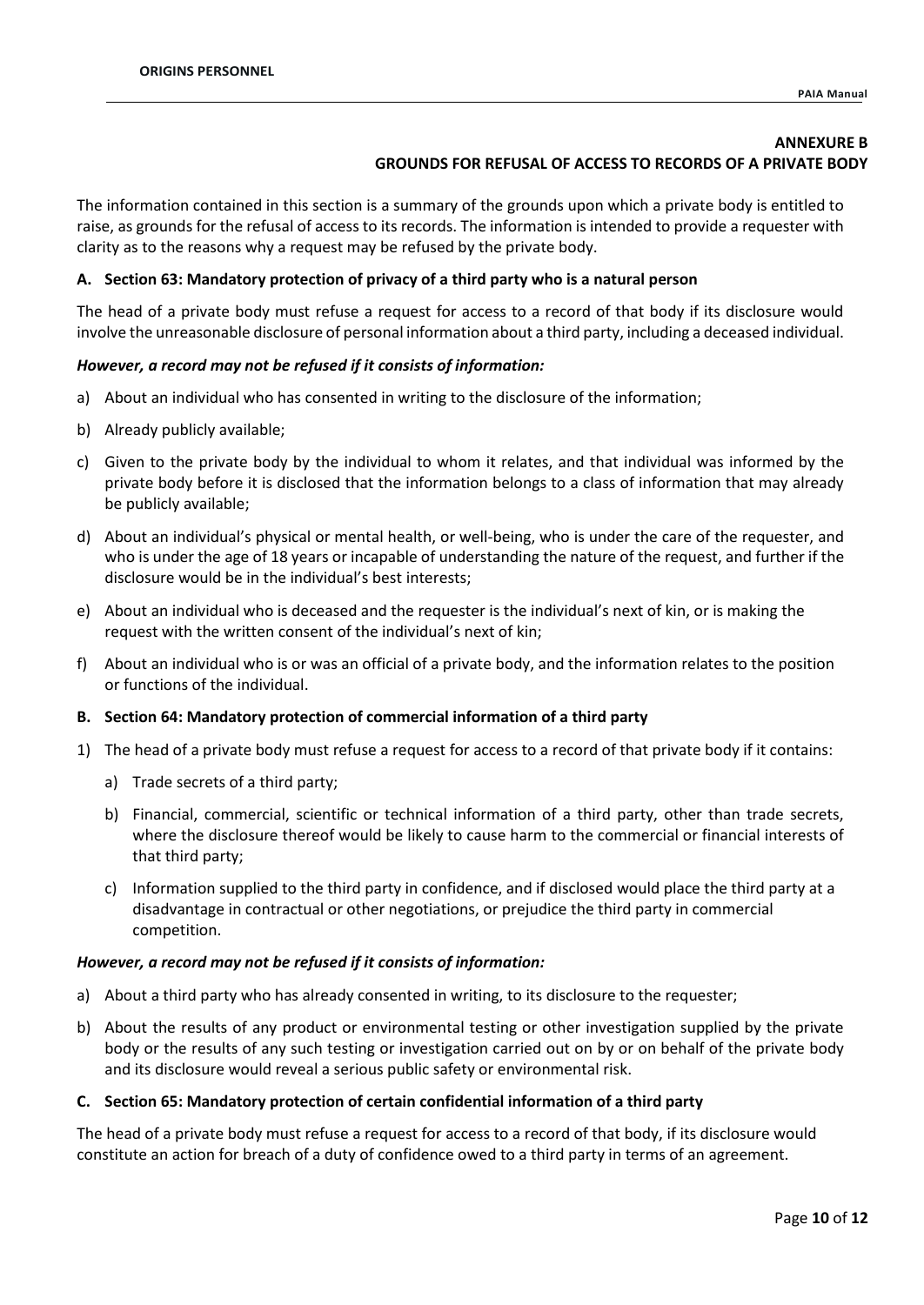# **D. Section 66: Mandatory protection of safety of individuals, and protection of property**

- a) The head of a private body must refuse a request for access to a record of that body, if its disclosure could reasonably be expected to endanger the life or physical safety of an individual.
- b) The head of a private body may refuse a request for access to a record of that body if its disclosure would be likely to prejudice or impair:
	- i) The security of a building, structure, or system, including a computer or communication system; a means of transport or any other property;

The methods, systems, plans or procedures for the protection of an individual in accordance with a witness protection scheme; the safety of the public or part of the public or the security of a building, structure, or system, including a computer or communication system, a means of transport or any other property.

#### **E. Section 67: Mandatory protection of records privileged from production in legal Proceedings**

The head of a private body must refuse a request for access to a record of that body, if the record is privileged from production in legal proceedings unless the person entitled to the privilege has waived such privilege.

#### **F. Section 68: Commercial information of a private body**

- 1) The head of a private body may refuse a request for access to a record of that body if the record:
	- a) Contains trade secrets of the private body;
	- b) Contains financial, commercial, scientific or technical information, other than trade secrets of the private body, and the disclosure thereof would likely cause harm to the commercial or financial interests of that body;
	- c) Contains information, the disclosure of which could reasonably be expected to put the private body at a disadvantage in contractual or other negotiations; or prejudice the body in commercial competition;
	- d) Is a computer programme as defined in the Copyright Act, No. 98 of 1978, which is owned by the private body, unless it is required to give access to a record in terms of PAIA.

#### *However, a record may not be refused if it consists of information:*

About the results of any product or environmental testing or investigation (excluding the results of preliminary testing or investigations conducted for developing methods of testing), carried out by or for the public body, and the disclosure thereof would reveal a serious public safety or environmental risk.

# **G. Section 69: Mandatory protection of research information of a third party, and protection of research information of a private body**

- 1) The head of a private body must refuse a request for access to a record of that body, if the record contains information about research being carried out or to be carried out, by or on behalf of a third party, and if this were to be disclosed, it would be likely to:
	- a) Expose the third party, or
	- b) the person carrying out the research or will be carrying out the research on behalf of the third party, or
	- c) the subject matter of the research,

to a serious disadvantage.